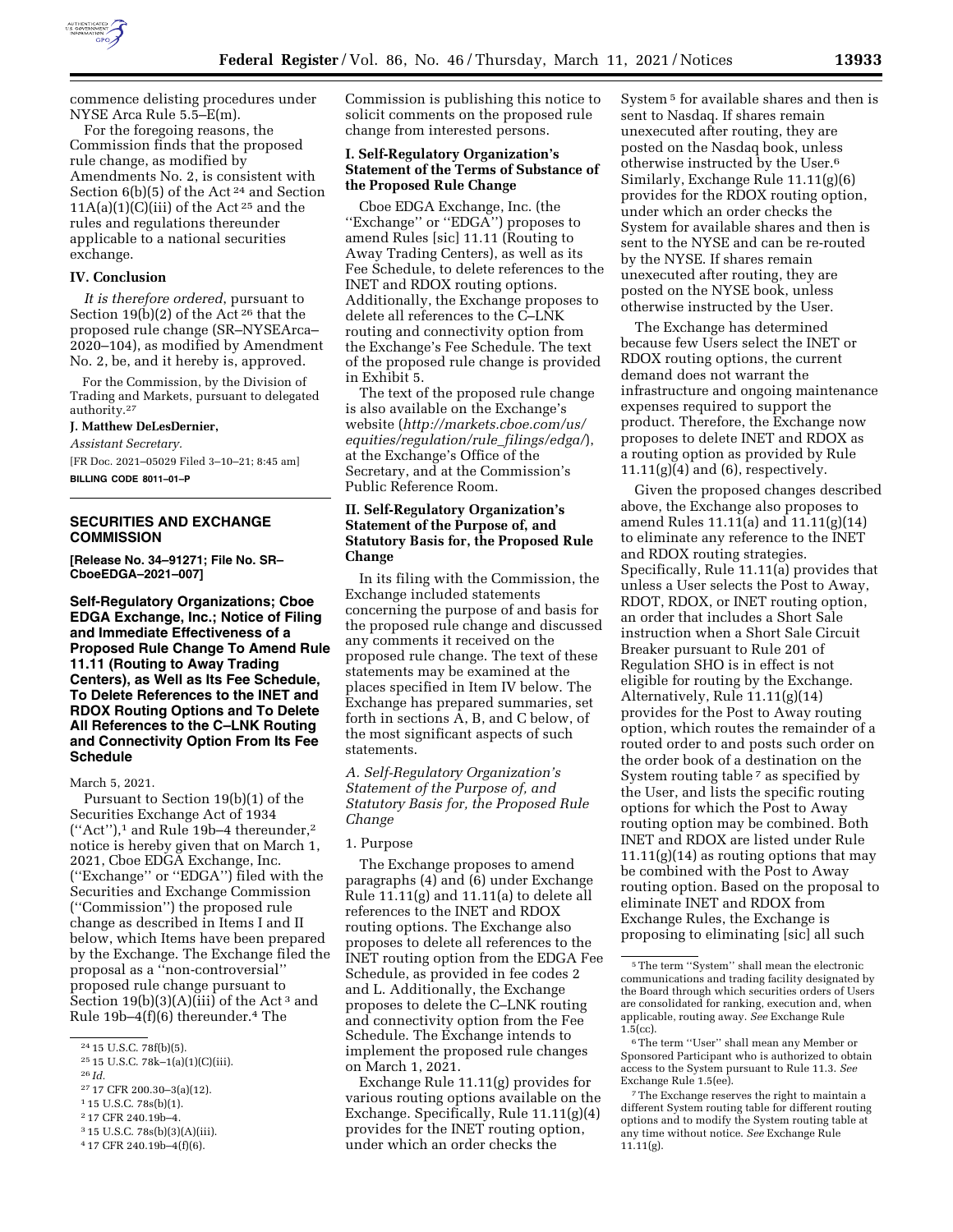references to INET and RDOX in Rules 11.11(a) and 11.11(g)(14).

As the Exchange is proposing to eliminate the INET routing option from the EDGA Rulebook, the Exchange also proposes to eliminate any such reference to those routing options [sic] on the EDGA Fee Schedule. Specifically, the Exchange proposes to eliminate Fee Codes 2 8 and L.9

Under Cboe Connect,10 the Exchange offers C–LNK routing and connectivity which provides routing to single-dealer platforms through a connectivity option. Currently, the Exchange charges of a fee of \$0.0002 for each share executed by a single-dealer platform for orders routed via Cboe Connect. The Exchange has determined because few Users utilize C– LNK, the current demand does not warrant the infrastructure and ongoing maintenance expenses required to support the product. Therefore, the Exchange now proposes to remove all references to C–LNK routing and connectivity from the Exchange's Fee Schedule.

### 2. Statutory Basis

The Exchange believes the proposed rule change is consistent with the Securities Exchange Act of 1934 (the "Act") and the rules and regulations thereunder applicable to the Exchange and, in particular, the requirements of Section  $6(b)$  of the Act.<sup>11</sup> Specifically, the Exchange believes the proposed rule change is consistent with the Section  $6(b)(5)^{12}$  requirements that the rules of an exchange be designed to prevent fraudulent and manipulative acts and practices, to promote just and equitable principles of trade, to foster cooperation and coordination with persons engaged in regulating, clearing, settling, processing information with respect to, and facilitating transactions in securities, to remove impediments to and perfect the mechanism of a free and open market and a national market system, and, in general, to protect investors and the public interest. Additionally, the Exchange believes the proposed rule change is consistent with the Section  $6(b)(5)^{13}$  requirement that the rules of an exchange not be designed

13 *Id.* 

to permit unfair discrimination between customers, issuers, brokers, or dealers.

In particular, the Exchange believes the proposed rule change to remove references to the RDOX and INET routing options and the C–LNK routing and connectivity option will remove impediments to the mechanism of a free and open market, thereby protecting investors and the public interest. As stated, the Exchange has noted that few Users elect the RDOX and INET routing options or the C–LNK routing and connectivity option and has determined that the current demand does not warrant the infrastructure and ongoing maintenance expense required to support these products. Therefore, the Exchange is discontinuing these options. The Exchange notes that routing through the Exchange is voluntary and alternative routing options offered by the Exchange as well as other methods remain available to Users that wish to route to other trading centers. In addition, neither the RDOX or INET routing options nor the C–LNK routing and connectivity option are core product offerings by the Exchange, nor is the Exchange required by the Act to offer such products. By removing references to routing and connectivity options that will no longer be offered by the Exchange, the Exchange believes the proposed rule change will remove impediments to the mechanism of a free and open market and protect investors by providing investors with rules that accurately reflect routing options currently available on the Exchange. The Exchange does not believe that this proposal will permit unfair discrimination among customers, brokers, or dealers because the RDOX and INET routing options and the C– LNK routing and connectivity option will no longer be available to all Users.

# *B. Self-Regulatory Organization's Statement on Burden on Competition*

The Exchange does not believe that the proposed rule change will impose any burden on competition that is not necessary or appropriate in furtherance of the purposes of the Act. The proposed rule change to remove RDOX, INET, and C–LNK is not designed to address any competitive issues but rather to delete the RDOX and INET routing options and C–LNK routing and connectivity option that are rarely used on the Exchange. As stated, the Exchange has noted that few Users elect the RDOX or INET routing options or the C–LNK routing and connectivity option and has determined that the current demand does not warrant the infrastructure and ongoing maintenance expense required to support these

products. Therefore, the Exchange is discontinuing these routing options. The Exchange notes that routing through the Exchange is voluntary and alternative routing options offered by the Exchange as well as other methods remain available to Users that wish to route to other trading centers. In addition, neither INET, RDOX, nor C– LNK are core product offerings by the Exchange, nor is the Exchange required by the Act to offer such products.

# *C. Self-Regulatory Organization's Statement on Comments on the Proposed Rule Change Received From Members, Participants, or Others*

The Exchange neither solicited nor received comments on the proposed rule change.

### **III. Date of Effectiveness of the Proposed Rule Change and Timing for Commission Action**

The foregoing rule change has become effective pursuant to Section 19(b)(3)(A) of the Act 14 and Rule 19b–4(f)(6) 15 thereunder because the proposal does not: (i) Significantly affect the protection of investors or the public interest; (ii) impose any significant burden on competition; and (iii) by its terms, become operative for 30 days from the date on which it was filed, or such shorter time as the Commission may designate if consistent with the protection of investors and the public interest.16

A proposed rule change filed pursuant to Rule 19b–4(f)(6) under the Act 17 normally does not become operative for 30 days after the date of its filing. However, Rule 19b–4(f)(6)(iii) 18 permits the Commission to designate a shorter time if such action is consistent with the protection of investors and the public interest. The Exchange has asked the Commission to waive the 30-day operative delay so that the proposal may become operative immediately upon filing. The Exchange states that waiver of the 30-day operative delay would immediately eliminate rules and references that account for services the Exchange planned to discontinue on March 1, 2021, thereby avoiding potential investor confusion during the

16 In addition, Rule 19b–4(f)(6)(iii) requires the Exchange to give the Commission written notice of the Exchange's intent to file the proposed rule change, along with a brief description and text of the proposed rule change, at least five business days prior to the date of filing of the proposed rule change, or such shorter time as designated by the Commission. The Exchange has satisfied this requirement.

<sup>8</sup>Orders that yield fee code 2 are routed to Nasdaq using the INET routing strategy (Tape B), and are charged a fee of \$0.00300.

<sup>9</sup>Orders that yield fee code L are routed to Nasdaq using the INET routing strategy (Tape A or C), and are charged a fee of \$0.00300.

<sup>10</sup>Cboe Connect is a communication service that provides Members an additional means to receive market data from and route orders to any destination connected to the Exchange's network. *See* Exchange Rule 13.9.

<sup>11</sup> 15 U.S.C. 78f(b).

<sup>12</sup> 15 U.S.C. 78f(b)(5).

<sup>14</sup> 15 U.S.C. 78s(b)(3)(A).

<sup>15</sup> 17 CFR 240.19b–4(f)(6).

<sup>17</sup> 17 CFR 240.19b–4(f)(6).

<sup>18</sup> 17 CFR 240.19b–4(f)(6)(iii).